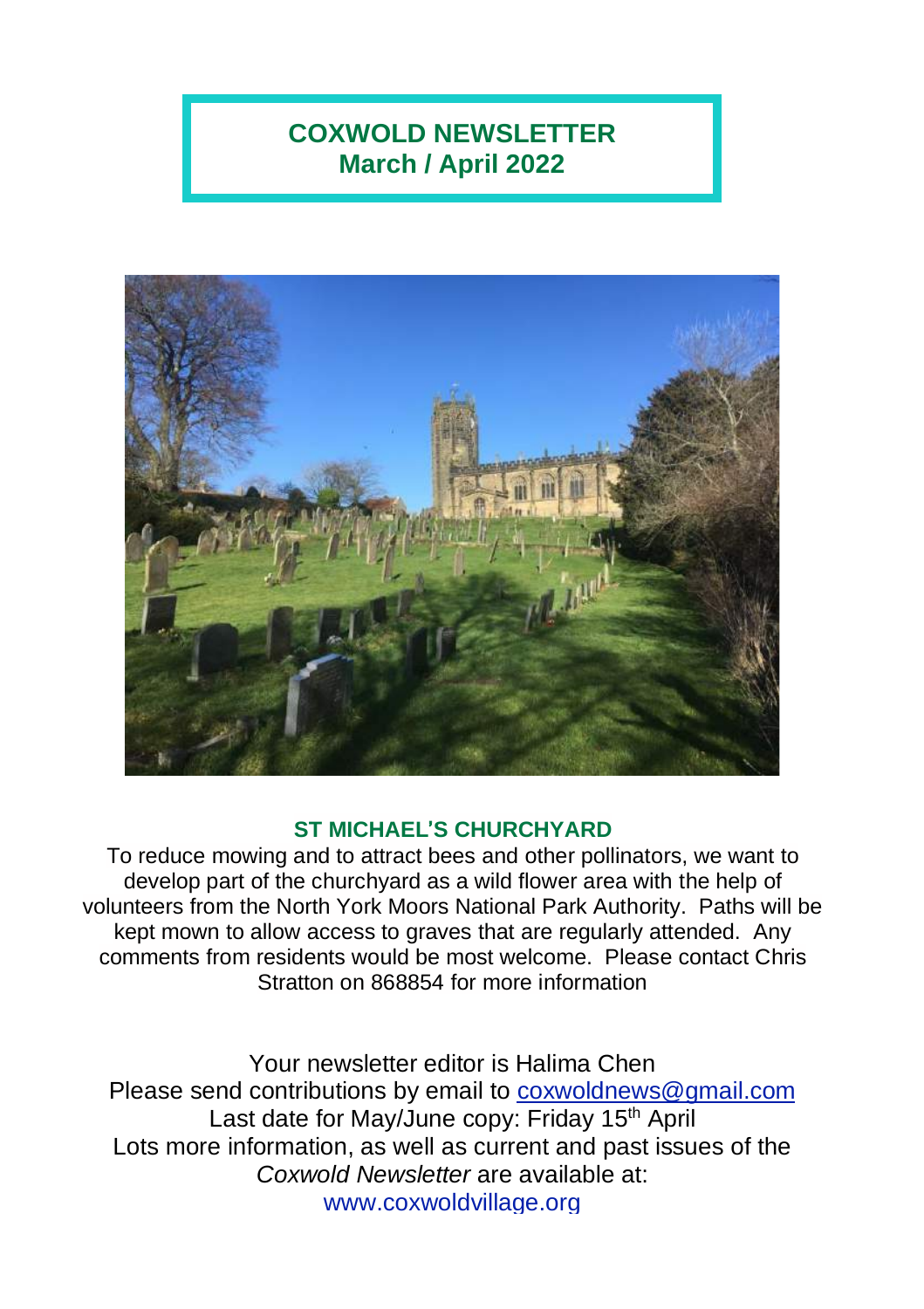# **COXWOLD VILLAGE HALL**

#### **Regular events:**

Coffee Morning (first Wednesday of the month): **Wednesday 2 nd March and 6 th April** 10.30 to 11.30am.

Soup and Sandwich Lunch (third Wednesday of the month): **Wednesday 16th March and 20th April**, 12.00 to 1.00pm.

Bridge Group Every Tuesday, 7.30 to 9.30pm. Contact Anne on 868719 to join a table.

Art Group Every Monday, 1.30 to 3.30pm, until **28th March**, inclusive. For more details, please contact John Robinson, 868122 or [jdr40130@gmail.com.](mailto:jdr40130@gmail.com)

Church Kneeler Tapestry Group Monday evenings, 7.00 to 9.00pm. For more information, please contact Jill Willetts 07717 825430 or email [mike\\_jill@btinternet.com.](mailto:mike_jill@btinternet.com)

#### **Upcoming events:**

Join us for two fantastic live music events from Rural Arts ON Tour: **The Brothers Gillespie, Saturday 26th March, 7.30pm**

Described by Folk Radio UK as 'weaving an especially compelling magic', and 'showing off British acoustic music in its best possible light', this Northumbrian duo sings songs of great lyrical power, animated by the sound of soaring sibling harmony, inspired guitar playing and a rich array of acoustic instruments. Their songs and performances have a rare, intimate energy that is both earthy and ethereal; romantic and radical. [www.thebrothersgillespie.com.](http://www.thebrothersgillespie.com/)

#### **The 309s, Friday 6 th May, 7.30pm**

West Yorkshire five-piece swing band, The 309s, have spent the last 14 years rocking and rolling their swing jive repertoire of songs picked from 1925-1955 southern-state America. Join us for a fabulous night of music, as The 309s take you on a journey from Western Swing ("jazz with a cowboy hat"), right through to Rock 'n 'Roll's early days in Memphis, Tennessee. [www.the309s.com.](http://www.the309s.com/)

Tickets for both of these events are £10 (Adults) / £5 (Concessions). Book now with Anne on 868719 or 07756 027877.

# **Call for volunteers, Friday 25th March, 10.00am**

Could you spare a bit of time and energy to help give the Village Hall a spring clean? Inside and out, your wonderful local venue needs a little TLC this month. And as they say, many hands make light work!

Also, don't forget to raise funds to support the Village Hall when you shop online. It's simple and only takes two minutes to sign up at: [https://www.easyfundraising.org.uk/causes/coxwoldpfa/.](https://www.easyfundraising.org.uk/causes/coxwoldpfa/)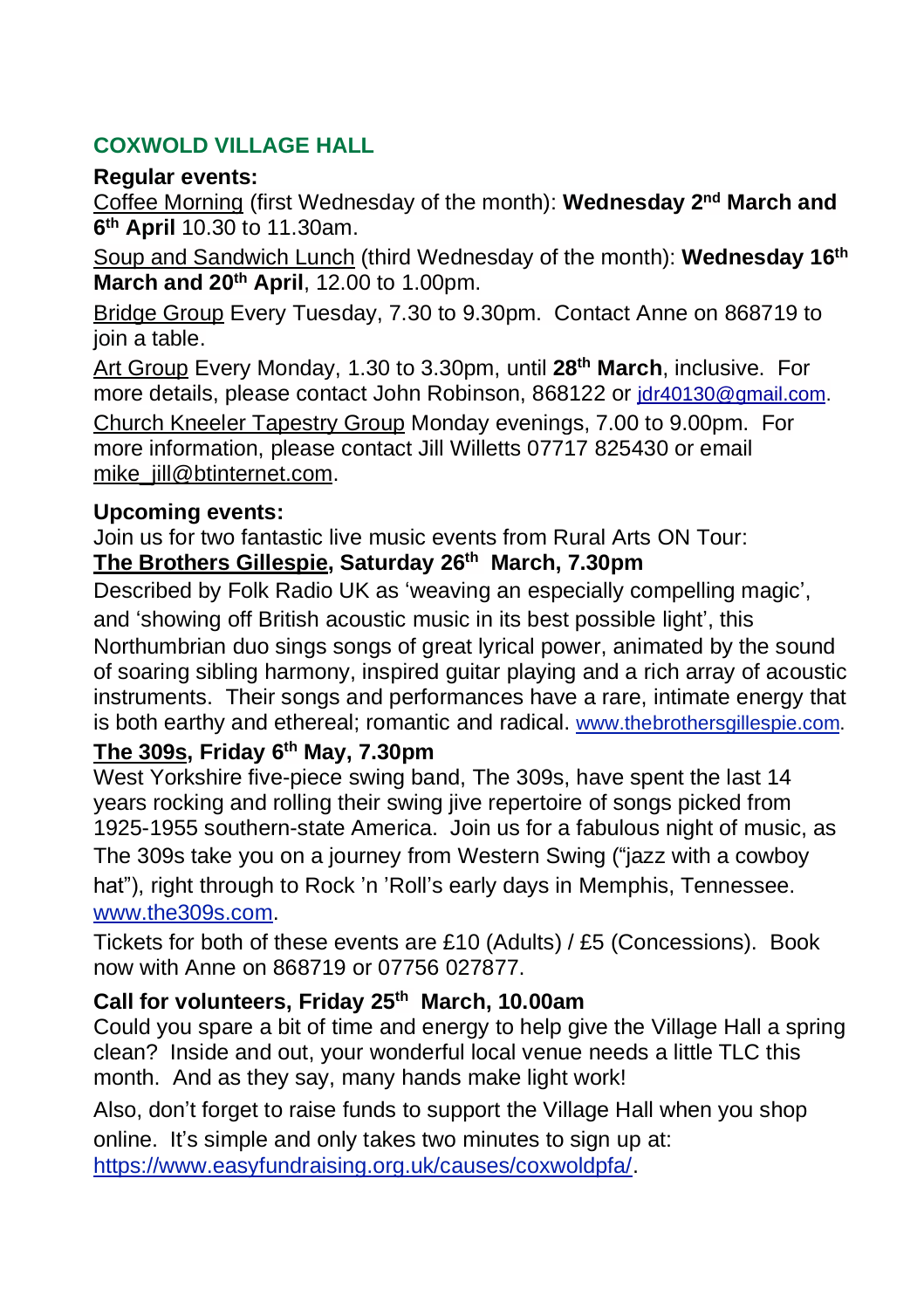### **COXWOLD PLAYING FIELD**

Coxwold Playing Field Association wants your ideas for how to update and improve the playing field. The Parish Council is considering applying for 'village green status 'for the playing field. We want to keep residents informed and welcome your input into the decision-making process! All suggestions, however big or small, will be debated. So, if you want nature walks, a turf maze, BBQ and camping areas, better play and sports facilities, herb-garden and allotment-style plots, or something else, get in touch with Simon on 868864 or 07496 392036; or email [sdrheinberg@hotmail.co.uk.](mailto:sdrheinberg@hotmail.co.uk) Once projects are agreed the CPFA can seek funding, organise project teams, and decide feasible timescales. Get involved!

## **COXWOLD PARISH COUNCIL**

The Parish Council meets on the first Wednesday of every other month. If you wish to speak at a meeting, please contact the clerk (Chris Wyn-Jones, [chris\\_albireo@btinternet.com](mailto:chris_albireo@btinternet.com) or 868558) or the chairman (Simon Le Gassicke, 868719) beforehand. The next meeting will be on **Wednesday 2 nd March** at 7.00pm in the Village Hall. All very welcome. The subsequent meeting will be on **4 th May**.

## **VERGE-SIDE VIGILANTES**

Join us on **Saturday 5 th March, 10.00am** at the crossroads for Coxwold's annual grass verge tidy-up! Bring bin bags, grabbers and hi-vis vests, if you have them. If it's snowing, blowing a hurricane or tipping torrential rain, the back-up date is 12 March. Last year, we gathered 22 bags of rubbish, as well as car bumpers and tyres! Thank you for volunteering to keep Coxwold clean and tidy. More details from Simon Rheinberg, 868864 / 07496 392036.

#### **COXWOLD AMATEUR DRAMATIC SOCIETY (CADS)**

Actors, singers and dancers of ALL ages wanted for our next, long-awaited production: *The Lion the Witch and the Telephone Kiosk* to be performed at the Village Hall in January/February 2023. Weekly rehearsals will start in late September 2022. No previous experience required. Help with lighting, sound, wardrobe, publicity, IT, etc also needed! If you want to join the fun, contact Simon Rheinberg on 868864/07496 392036; or email [sdrheinberg@hotmail.co.uk.](mailto:sdrheinberg@hotmail.co.uk)

#### **SHANDY HALL**

As ever, Chris and Patrick welcome local people to walk in Shandy Hall Wild Garden during daffodil time. Do let yourself in by the quarry gateway, please keep to the paths, and keep dogs on a short lead. A donation, if you would like to make one, will be welcome through the front letterbox. We will be happy to chat if we are around! [www.laurencesternetrust.org.uk.](http://www.laurencesternetrust.org.uk/)